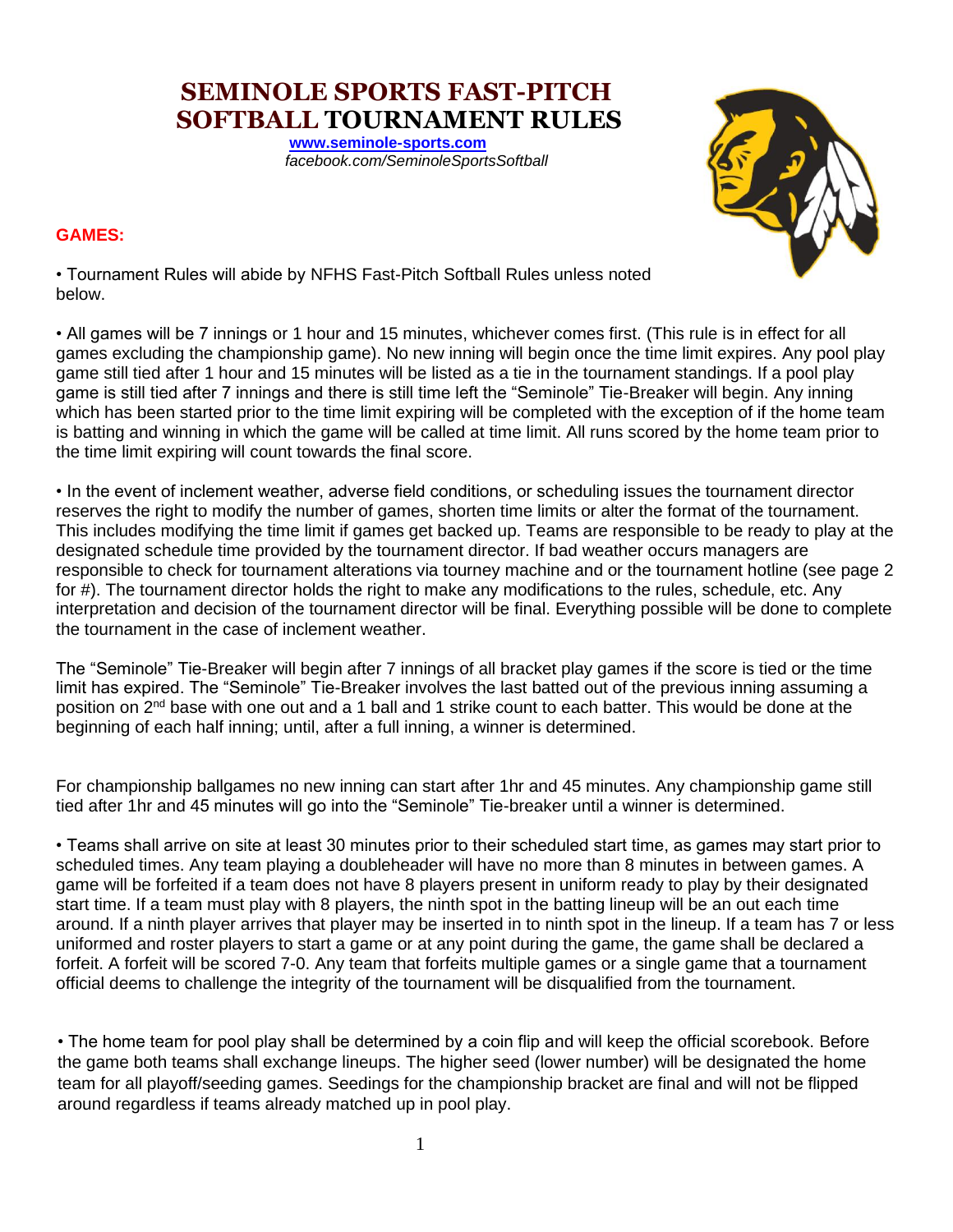• Each team is responsible to sign off on the umpire's score card for each ballgame played. Upon completion of each game the umpire will provide the tournament director with a Scorecard which will include the final score and initials of each team's coach. Scores will then be posted on tourneymachine.com. Teams show download the application on their phone as they are responsible to track and follow scores, and all updates accordingly. All schedules, scores, directions, and other pertinent tournament information will be available via tourney machine by searching the applicable tournament. In the event of an error with a score or standings the tournament director will work to correct the error as quickly as possible and communicate accordingly.

• ALL tournament updates as it relates to weather, weather delays, game changes, etc. will come through tourney machine notifications.

• There are no home and away dugouts. Dugouts are selected by a first come first serve basis. If a team has back to back games on the same field, they should remain in the same dugout.

• 3 innings are considered an official game (2  $\frac{1}{2}$  if the home team is ahead) if a game is called due to weather, darkness, or field conditions. If a game is suspended and not yet an official game the tournament director will schedule a time to make up the game *only* if the game is deemed pertinent to tournament standings. In the event of a suspended game it is the responsibility of both teams to huddle with the umpire to establish the exact amount of time left, the inning, and score and then report accordingly to the tournament director in order to ensure both teams are on the same page.

# **PITCHING MOUND/BASE DISTANCES:**

- Pitching mound distances: 8U&10U: 35', 12U: 40', 14U,16U, & 18U: 43'
- Base distances: 60'

# **MERCY RULES:**

**• 12 runs after 3 innings, 10 runs after 4 innings, 8 runs after 5 or 6 innings. This is in effect for all games.**

# **PITCHING RULES:**

• The manager is solely responsible for maintaining the health of their pitchers.

\*One trip to the pitcher's mound per pitcher. A second trip in an inning and the pitcher must be replaced.

• Pitchers are allowed 5 warm-up pitches in the first inning and then 3 warm-up pitchers any inning after that. New pitchers are allowed 5 warm-up pitches when entering a game in progress.

• No pitches need to be thrown to intentionally walk a batter. Notify the umpire, and the batter will be awarded first base.

• Any pitcher that hits 3 batters in an inning must be removed from the game and can not return to pitch in that game.

**• There is no drop third strike for 8U & 10U. A batter will be struck out regardless if the ball is secured by the catcher.**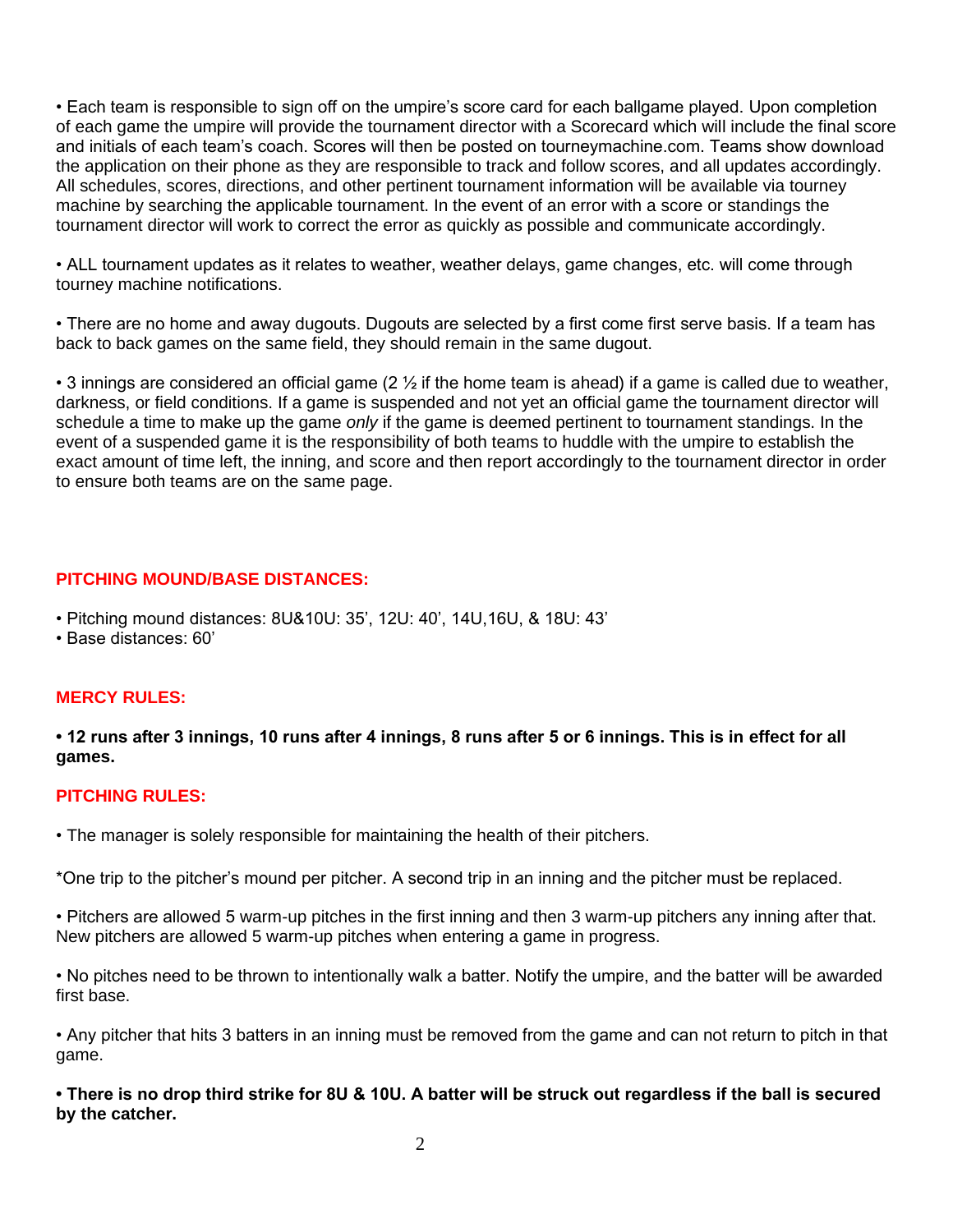# **BATTING RULES:**

• Teams have (3) options for batting order and extra players. Teams must abide by one of the below for each game on a per game basis.

- 1. Straight Nine: Nine players in the batting order and listed on the lineup card. No designated hitter. All other players are substitutes, subject to the NFHS substitution rules (starter can re-enter once into her original spot once, etc.)
- 2. DP Flex Option:
- 3. Continuous Batting Order: All players in uniform (unless injured) in the batting order and listed on the lineup card. If a player arrives after the game has started, she must be entered into the last spot in the batting order. Free defensive substitution for all players throughout the game.

\*\*The Manager shall declare their choice to the opposing manager and umpire during ground rules. It is not pertinent for both teams to follow the same batting option.

### **COURTESY RUNNERS:**

• Courtesy runner for the pitcher and catcher is allowed at any time. Teams must replace catcher when there are two outs. The courtesy runner must be the last batted out or a player not currently in the game. The pitcher or catcher for this rule is the pitcher or catcher for the next inning with the exception of the final inning when it is the pitcher or catcher from the previous inning.

#### **CONDUCT/INJURY:**

• A runner must avoid contact as the safety slide rule will be in effect. Any player who, in the judgment of the umpire illegally runs into a fielder rather than sliding or avoiding contact will be called out. If the umpire deems the play malicious the player will be ejected from the game.

• Any person ejected from a game will be subject to suspension of his team's next game. This decision will be made at the discretion of tournament officials. If a player is ejected during a game, she will be suspended for the remainder of the game. Any ejection resulting from vulgarity/threatening actions towards an umpire, opponent, Seminole staff, or anyone else will result in at a minimum a one game suspension. Seminole Sports will not tolerate unsportsmanlike conduct or actions.

• An automatic out is taken anytime an ejected player's spot comes up in the lineup if the team is batting the entire lineup and has no substitutions available.

• If a player is injured and can not finish the game, her spot in the batting order will be skipped with no penalty only if there are still at least 9 batters in the lineup. Once an injured player leaves the batting order, she can not return for the remainder of the game.

• ABSOLUTELY NO OPEN TOE SHOES OF ANY KIND CAN BE WORN ON TO THE PLAYING FIELD; THIS INCLUDES BUT IS NOT LIMITED TO FLIP FLOPS, SANDALS, ETC.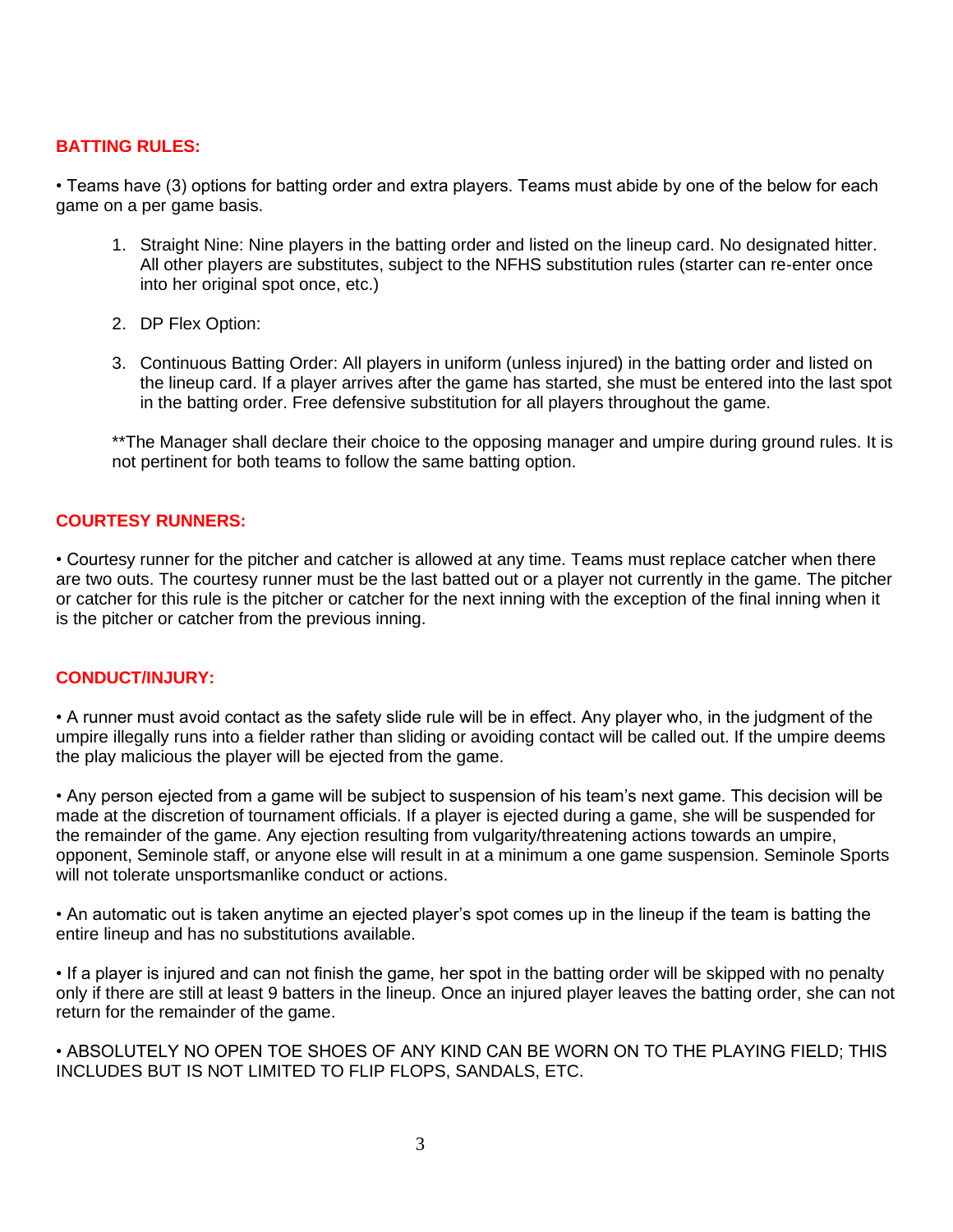• Team managers are responsible for the conduct of their players, coaches, parents, and fans. If any players, coaches, parents or fans are ejected or become abusive and are asked to leave by the umpire or tournament director, they will have two minutes to leave the complex. Failure to do so could result in a forfeit. Tournament officials will address any issues solely with the team's manager. If at any point players, coaches, parents, fans, etc. become unruly and will not abide, cooperate with Seminole Sports tournament representation or umpire(s) either the Seminole Sports representation or umpire(s) have the authority to stop and or cancel the game and any future games for the particular team.

### **TIE BREAKERS**

# **• 1. \*\*Head to Head 2. Runs Against (allowed) 3. Runs scored 4. Run differential 5. Coin toss**

**•** When the time limit has expired and the score is still tied for any bracket game including the championship, the "Seminole" Tie Breaker will begin. The "Seminole" Tie-Breaker involves the last batted out of the previous inning assuming a position on 2<sup>nd</sup> base with one out and a 1 ball and 1 strike count to the batter. This would be done at the beginning of each half inning; until, after a full inning, a winner is determined.

\*\* Anytime more than 2 teams have the same record in pool play head to head is thrown out and the next tiebreaker (fewest runs allowed) is in effect.

This rule is in play regardless if there are common opponents or not. See example below.

Example: 3 teams finish with a 1-1 record. The Cubs allowed 7 runs, The Tigers and Cardinals both allowed 10 runs. The Tigers scored 16 runs and the Cardinals scored 14 runs. The Cardinals beat the Tigers head to head but since head to head was thrown out and they both allowed the same amount of runs the Tigers would be seeded ahead of the Cardinals because they scored more runs and that is the next tie-breaker. The Cubs would be rewarded the highest seed among the 3 teams since they allowed the fewest runs among the teams tied.

If a championship game is cancelled due to weather before becoming an official game and the 2 teams played each other in pool play the team that won the pool play match-up head to head will be awarded the championship. This only comes into play if the two teams previously played each other. Otherwise the higher seed will be awarded 1<sup>st</sup> place.

#### **ROSTERS/BIRTH CERTIFICATES/INSURANCE**

• Managers are mandated to upload their roster as well as all Seminole Sports Return to Play Waivers for each individual player on to Tourney Machine at least 48 hours prior to their first tournament game. No player will be eligible without a signed waiver. Manager's are solely responsible for ensuring the waivers are completed by each player's parent's/guardians. All individuals are responsible for self-governing in accordance with all state, county, and local rules, regulations, recommendations and laws.

• All teams must have insurance for their respective team. No team will be able to participate without proper insurance.

• Teams must have their birth and their certificate of insurance present at the field at all times. Tournament officials reserve the right to request to review any of the items at all times. Any team that can't produce any of the mentioned items when asked to by a tournament director is subject to forfeit of ball games.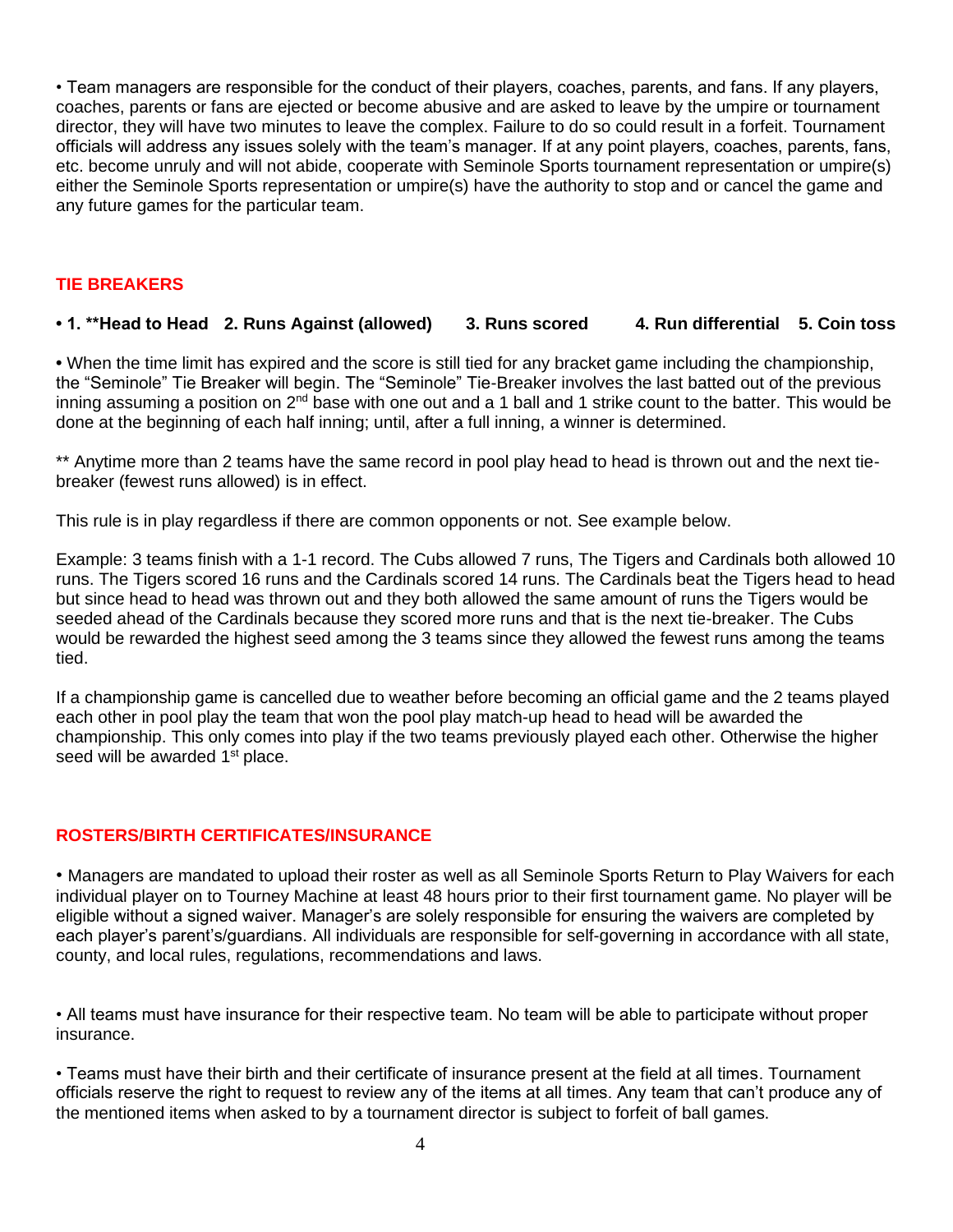• There is no rule against a team having mismatched jerseys in the case that a team does not all match as long as the player is on the team roster. Any concerns between teams regarding such should be discussed during ground rules prior to the start of the game so both teams and umpire(s) are on the same page.

• In the case of a roster protest only the manager listed on the roster form can initiate. The manager must protest at least one hour and fifteen minutes prior to the player in questions next ballgame. The protesting manager must also submit \$100 cash at the time of the protest. If the player is found to be in proper standing age wise the \$100 will not be returned to the manager. If the protest finds the player to have violated the age restrictions the protesting manager will receive his deposit back and all the games that the illegal player participated in will be forfeited.

• No team will be allowed more than 15 players on their roster without prior tournament consent. A player may only be on one roster in any given tournament, regardless of age division.

• The birthday age cutoff is December 31st.

# **MISCELLANEOUS**

**•** No infield practice or hitting on the infield prior to ANY of the tournament games is allowed. Time between games will be used to rake the field and alter field dimensions if necessary. Teams are to warm up in the outfield. Flip drills with league balls in to the fence are not allowed.

• **No metal cleats will be allowed for 10U&12U.** Metal cleats will be allowed for 14U, 16U, and 18U age groups. **No Absolutely no metal cleats will be allowed on any turf fields (McCaslin, Melas, Eastside Sports Complex, Heritage Park). Acceptable footwear for turf fields and portable mounds consists of: plastic cleats, molded cleats, gym shoes, or turf shoes. ABSOLUTELY NO SUNFLOWER SEEDS WILL BE ALLOWED AT ANY OF THE TURF COMPLEXES.**

• Teams are EXPECTED to hustle on and off the field after each half inning.

• The tournament director will supply official Seminole Sports softballs for each game. 8U & 10U will play with 11" softballs. All other age groups will play with 12" softballs. Teams are asked to shag foul balls on their side of the field and get them back to the umpire as soon as possible. Game Balls should be returned to the umpire after each game. All patrons should be alert for foul balls from other fields.

• No alcoholic beverages or smoking is allowed in any area of the baseball facility. Managers are responsible to ensure teams abide by all Seminole Sports Rules and Regulations as well as local park district policies.

•All patrons are responsible for parking at their own risk and abiding by all street signs.

• There is no rule against teams pro-actively cheering or chanting for their own team while at bat or in the field.

• All umpire decisions are final and based off their best discretion, no protests allowed.

• If there is an umpire no show, Seminole Sports may provide a staff member to umpire a game/join a 2 man crew. Due to the current umpire situation this could happen throughout the season and teams are to comply with Seminole tournament staff in however they decide to handle in order to keep games moving.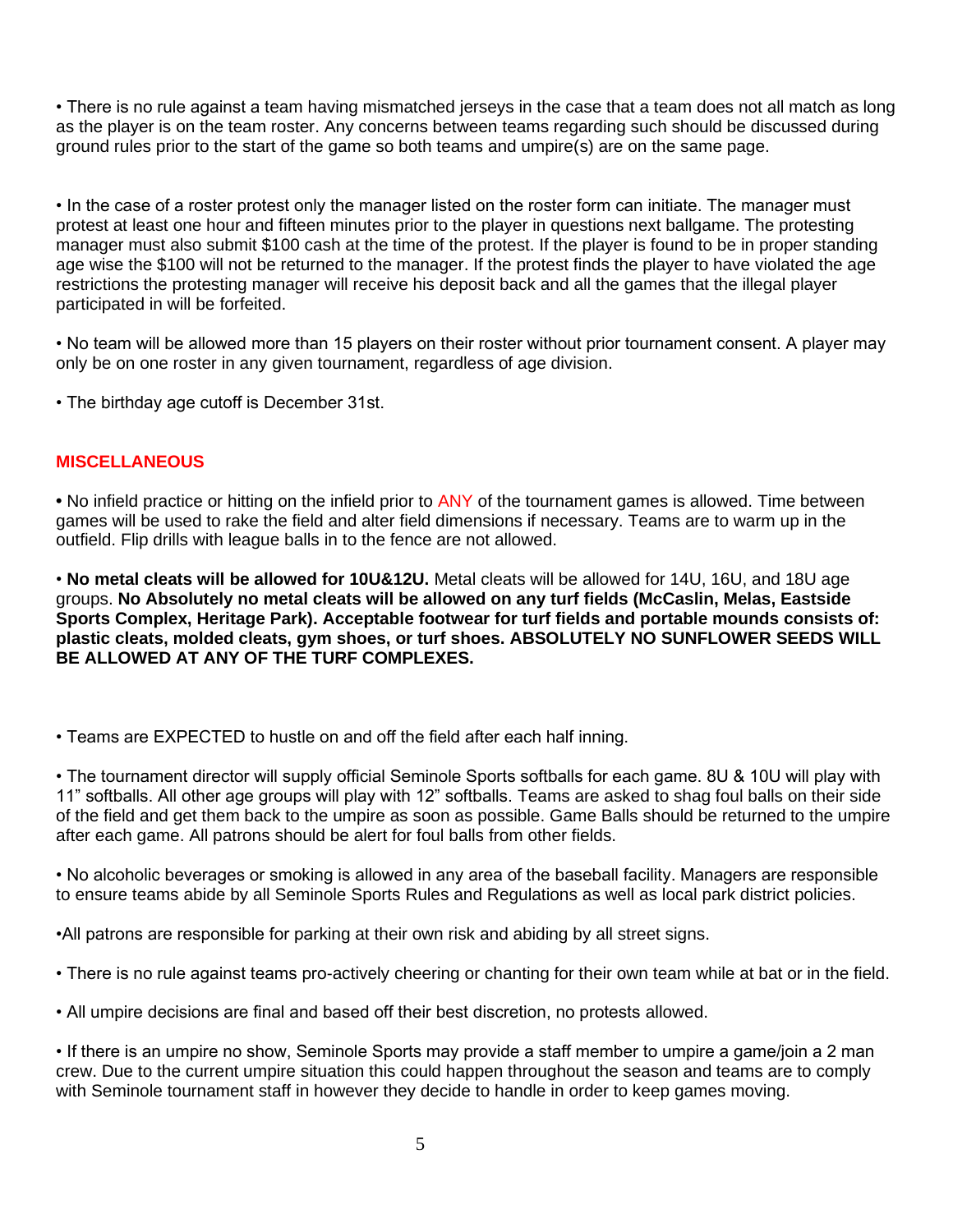- Individual awards (12 per team) will be awarded to 1<sup>st</sup> and  $2<sup>nd</sup>$  place in each age bracket.
- Dogs or any sort of animals are not allowed in any complexes.

• Every effort will be made to make sure base distances, pitching distances, and field dimensions are accurate. If the field dimensions are reasonable and the same for both teams, play shall not be stopped to reinstall bases or pitching rubbers.

# **CREDIT POLICY**

• If any scheduled tournament games are cancelled at any time due to weather, field conditions, darkness, Seminole Sports will issue credit per below: This is in affect for any cancelled games due to the above circumstances regardless of when the weather, field conditions, darkness took place during the weekend as often times earlier weekend cancelled games can lead to shortened format/games later on in the weekend.

0 games started: 100% credit toward a \*2022 or 2023 Seminole Sports tournament

1 game played: 75% credit toward a \*2022 or 2023 Seminole Sports tournament

2 games played: 40% credit toward a \*2022 or 2023 Seminole Sports tournament

3 games played: No credits due

**\*Pending availability; When teams are ready to use their credit they should email [credit@seminole](mailto:credit@seminole-sports.com)[sports.com](mailto:credit@seminole-sports.com) and reference the team name/age, tournament they have a credit from, and the new tournament they would like to apply their credit to; Seminole Sports credit team will provide a promo code of the applicable credit amount so the team can complete the registration process. Credit holder can transfer over to another organization if they choose and will be responsible in communicating accordingly to Seminole Sports. No refunds will be provided-only above credit options.**

# **Disclaimer as of 10/15/21 (ALL Managers signed the below at time of tournament entry)**

**Your entry is not completed until receipt of payment. No spots will be reserved without receipt of payment. If paying by check please send along a copy of your registration form so we can allocate your payment accordingly. Credit card payment is the most efficient way to process payment and solidify your spot. Any team that registers for a tournament and does not complete payment in a timely manner is subject to applicable price increases and or removal of the tournament as spots are filled on a first come-first paid basis. In the event of registering less than 14 days before the first tournament game you must pay with a credit card-NO EXCEPTIONS. Only credit card payments will be taken for tournament entries or payments owed as of 6/1/22. All teams must have their completed roster uploaded via tourney machine as well as all individual players must have the 2022 waivers (also submitted through tourney machine) completed at least 48 hours prior to their first tournament game. ANY ROSTERS/WAIVERS NOT UPLOADED ARE AT RISK OF BEING DISQUALIFIED FROM SAID TOURNAMENT. ROSTERS/WAIVERS ONLY NEED BE ENTERED ONCE.**

**The schedule and all pertinent tournament information will be posted to tourney machine by 7:00PM the Tuesday before the tournament. No refunds or credits will be issued to any team that withdraws from a sold-out event, once the schedule has been posted, or LESS THAN 21 days of the first scheduled tournament game no matter the reason. Any team that decides to withdraw from a tournament more than 21 days before the first scheduled game must send a written request to**